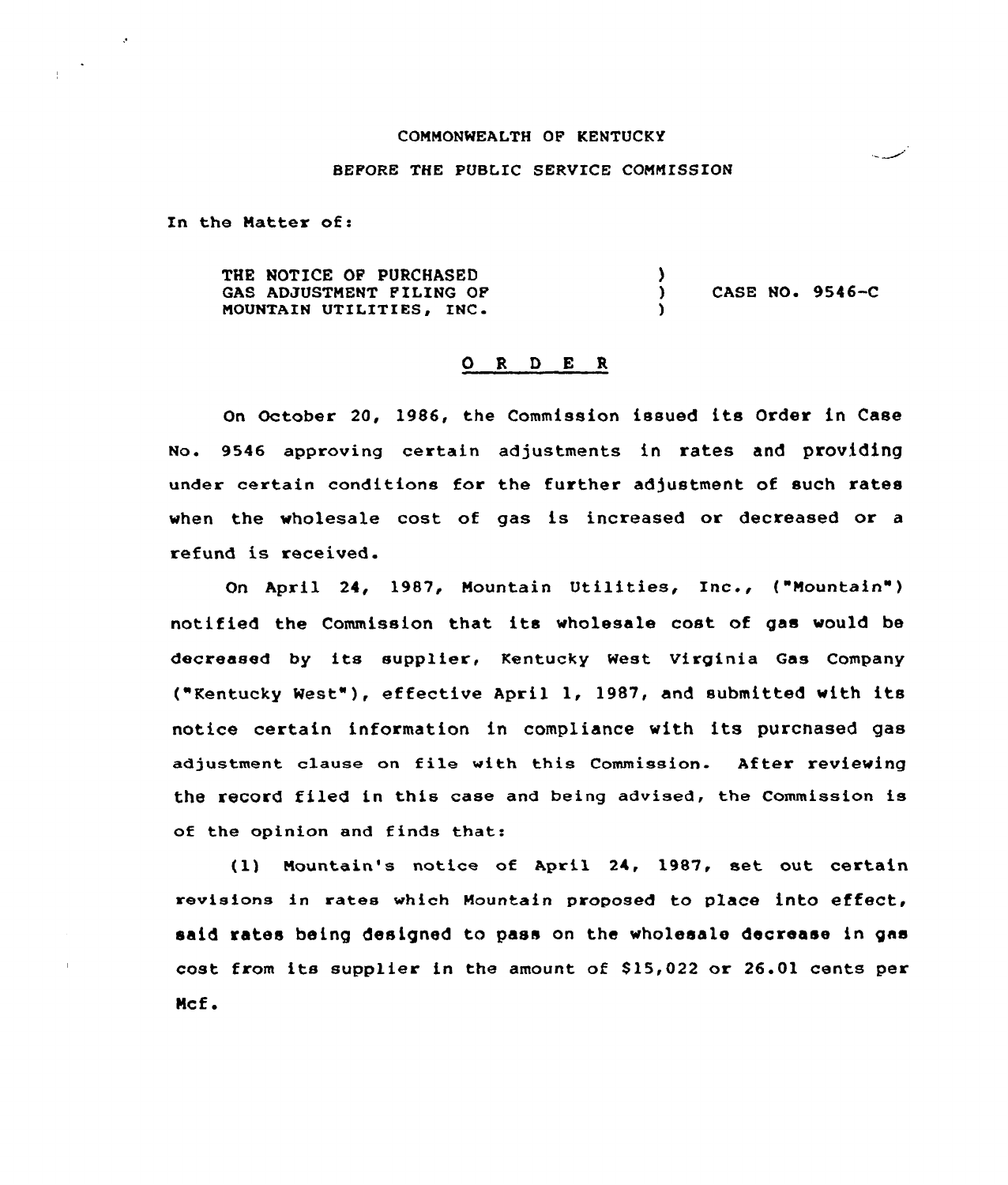(2) Kentucky West filed an application for decreased rates to become effective April 1, 1987, with the Federal Energy Regulatory Commission.

(3) Mountain should report to the Commission the amount of excess revenues collected from Apri1 1, 1987, to the date the proposed rates are implemented, along with a refund plan.

(4) Mountain's adjustment in rates under the purchased gas adjustment provisions approved by the Commission in its Order in Case No. 9546 dated October 20, 1986, is fair, fust and reasonable and in the public interest and should be effective with gas supplied on and after April 1, 1987.

IT IS THEREFORE ORDERED that:

(1) The rates in the Appendix to this Order be and they hereby are authorized effective with gas supplied on and after April 1, 1987.

(2} Within 30 days of the date of this Order Mountain shall file with this Commission its revised tariffs setting out the rates authorized herein.

(3) Within 30 days of the date of this Order Mountain shall report the amount of excess revenues collected, along with a refund plan.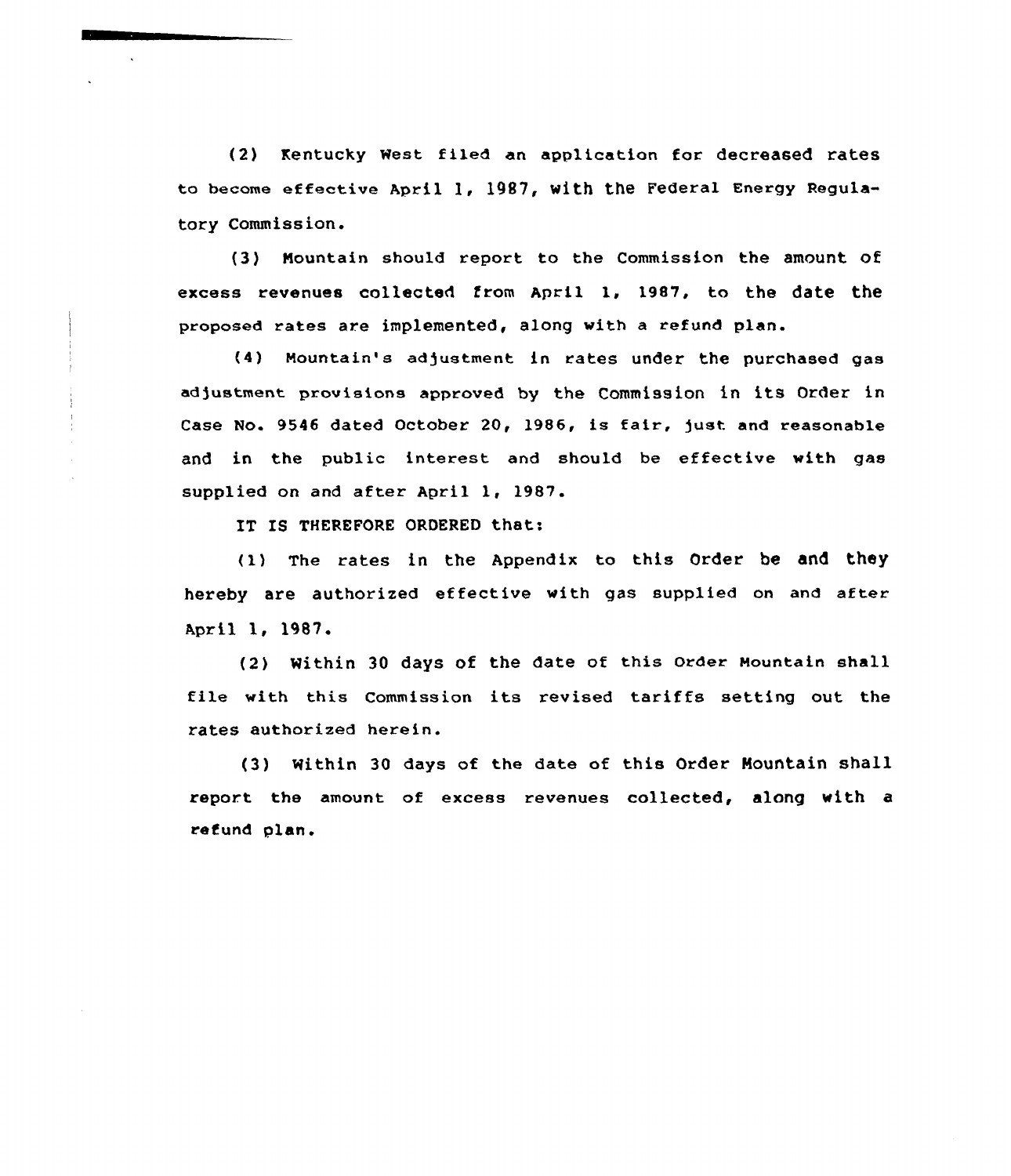Done at Frankfort, Kentucky, this 5th day of May, 1987.

PUBLIC SERVICE COMMISSION

Ruhard D. Heman Vice Chairma Weliamy mm 1 88

ATTEST:

**Executive Director**